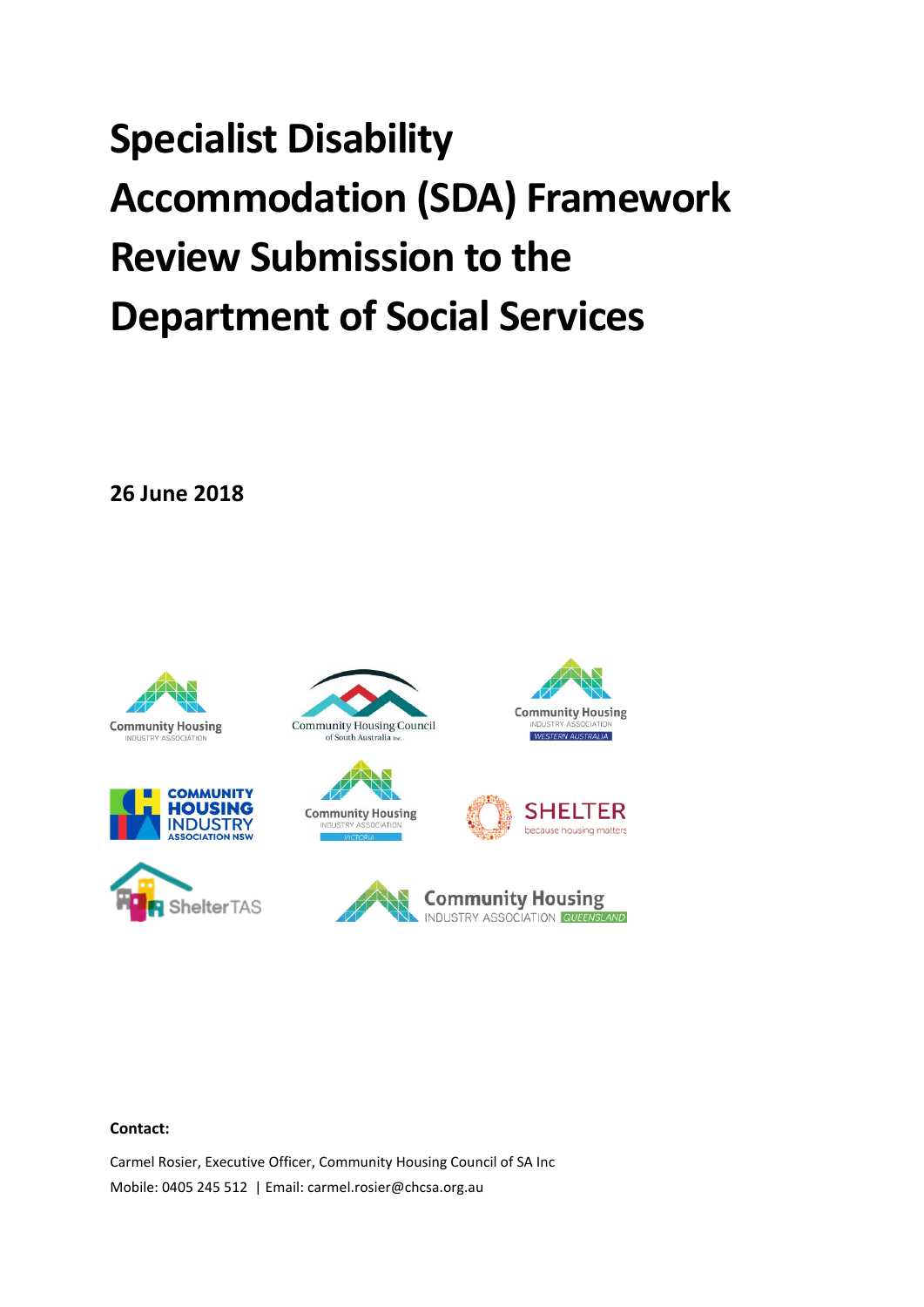# **Joint Peaks Specialist Disability Accommodation (SDA) Framework Review Submission**

# **Introduction**

This submission is from the Community Housing Council of SA, Community Housing Industry Association (CHIA), CHIA Vic, CHIA NSW, CHIA QLD, Q Shelter and Shelter TAS (**the Joint Peaks**) in response to Department of Social Services (DSS) commissioned KPMG review of NDIS Specialist Disability Accommodation (SDA) Framework. This submission describes the Joint Peaks members' existing capacity and their potential central role in developing and managing SDA to meet the intent of the NDIS and deliver the preferred housing for people living with a disability. It identifies that a range of issues have emerged or are likely to emerge and nominates specific directions to address these (including some that may extend beyond the brief for this Review but are central to the successful rollout and scale-up of SDA).

# **Background**

#### *National Disability Insurance Scheme (NDIS)*

The NDIS will fund services to an estimated 460,000 people<sup>[1](#page-1-0)</sup> with a permanent disability that significantly affects their communication, mobility, self-care or self-management. This will include an increase of national expenditure from \$1[2](#page-1-1) billion to \$22 billion<sup>2</sup>. Each NDIS participant will have a tailored, consumer influenced plan developed. The NDIS is intended to replace the administration functions undertaken by the state and territory governments, transferring these roles to the National Disability Insurance Association (NDIA), a company owned by the Commonwealth government in conjunction with the State and Territory Governments.

At its core, the NDIS is a 'social insurance scheme'<sup>[3](#page-1-2)</sup>. That is, it quantifies and seeks to reduce the total cost of the required services over the life of the NDIS participant.

The NDIS will move the current system:

- From a rationed funding model to an 'as of right' model, albeit only if the costs are 'necessary and reasonable' and 'disability-related'
- From a short-term rationing of funding to whole-of-life costing, using actuarial assessment of whole-of-lifetime costs

#### *Specialist Disability Accommodation (SDA)*

Specialist Disability Accommodation (SDA) is the NDIS funding for allocated housing (not support) to eligible NDIS participants with extreme functional impairment or very high support needs – typically those who require overnight support. SDA is funded by the NDIS through payments to an approved provider of SDA when the Participant has SDA in their NDIS Plan. SDA will be available to about six percent of NDIS participants. The support associated with SDA is Supported Independent Living [SIL]). In some cases, people may receive SIL without being eligible for SDA.

SDA will:

- Be funded:
	- o commercially and recurrently
	- o on occupancy by a participant with SDA in their plan
	- o adjusted for building type, location and accessibility level

 <sup>1</sup> Page 17, National Disability Insurance Agency Annual Report 16/17 (2017). Geelong. National Disability Insurance Agency (NDIA).

<span id="page-1-1"></span><span id="page-1-0"></span><sup>&</sup>lt;sup>2</sup> Page 19, National Disability Insurance Agency Annual Report 16/17 (2017). Geelong. National Disability Insurance Agency (NDIA).

<span id="page-1-2"></span> $3$  Page 13, National Disability Insurance Agency Annual Report 16/17 (2017). Geelong. National Disability Insurance Agency (NDIA).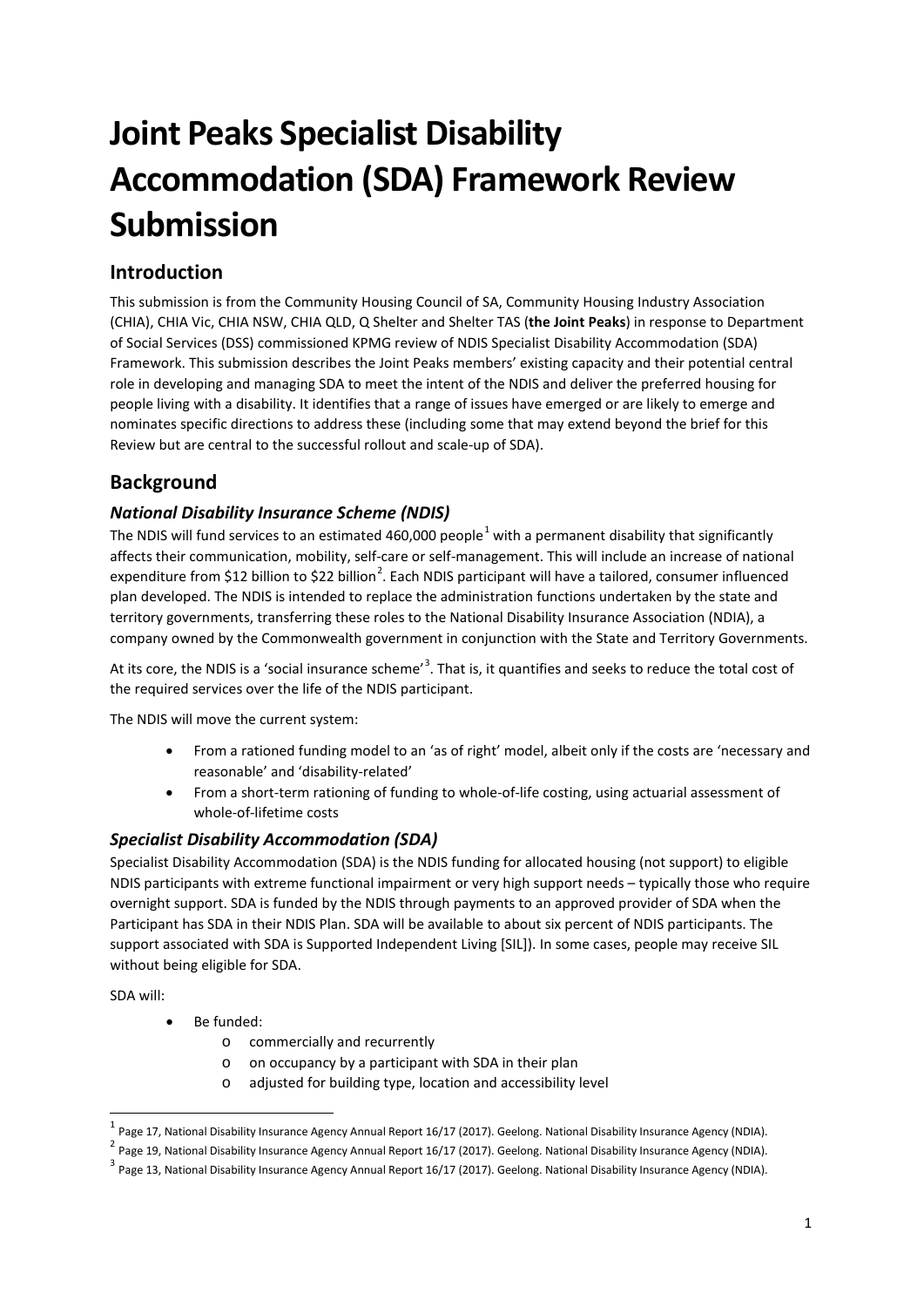- Include new stock and existing stock (some of which may be of poor standard)
- Be open to private developers and investors as well as not-for-profit providers and people with disability and their families
- Be governed by new standards, policies, and procedures
- Have four building types, five design levels and limits on aggregation
- Be accessed in new ways
- Require new SDA recipients to undertake a formal planning process (Investigating Housing Options [IHS]) before securing SDA eligibility and funding
- Require separation of housing and support provision (though with allowance for single organisations to provide both in the transition period)
- See SDA stock numbers rise from an estimated 14,000 to 28,000 people housed across Australia
- Is intended to deliver a more diverse range of stock moving away from group houses
- Cause some of the largest owners of the existing stock, State and Territory Governments, to clarify their future directions in SDA ownership and management

Broadly it can be said that the NDIS approach to SDA is informed by the current practice, but is focused on different, more commercial, directions matched with consumer choice in ways that are not yet fully evolved or transparent.

#### *SDA Pricing and Payment Framework*

The SDA Framework<sup>[4](#page-2-0)</sup> was endorsed by the COAG Disability Reform Council (DRC) in November 2015 and sets out initial guidance on SDA pricing and payments. It covers the period to 30 June 2021 with a review scheduled in year three (this review). As such it predates many key documents such as NDIS Act, SDA Rules, and SDA Price Guide.

- The Joint Peaks members have identified that:
	- o Guidance about the how the SDA is to be scaled up and rolled out is valued
	- o It is unclear how the Framework is articulated into the other key documents such as the Price Guide, the Rules and the Investor Briefing
	- o The timeframe remaining (two and half years) is too short to cover the required SDA development program to meet the projected growth targets
- The Joint Peaks recommend:
	- o That the SDA Framework be refreshed to:
		- Clarify its role, reflect the current environment and extend to cover a five years period from its re-issue
		- Bring increased certainty to SDA incentives payment arrangements to support SDA investment activity
		- Include a requirement that an NDIS Housing Supply Development Plan be created to respond to the housing needs of all NDIS participants including but extending beyond SDA Recipients

#### *The Joint Peaks and Members*

The Joint Peaks members:

- Support NDIS and the principles embedded in SDA
- Represent a broad-based and proven capacity to develop and manage housing for people who will live in SDA
- Have extensive experience in working with recurrently funded housing schemes
- Have extensive experience in and are committed to the separation of housing and support
- Have extensive experience working with support partners to house people with complex support needs and diverse funding arrangements

<span id="page-2-0"></span> $^4$  Disability Reform Council COAG. (2015). Specialist Disability Accommodation Pricing and Payments Framework. Canberra.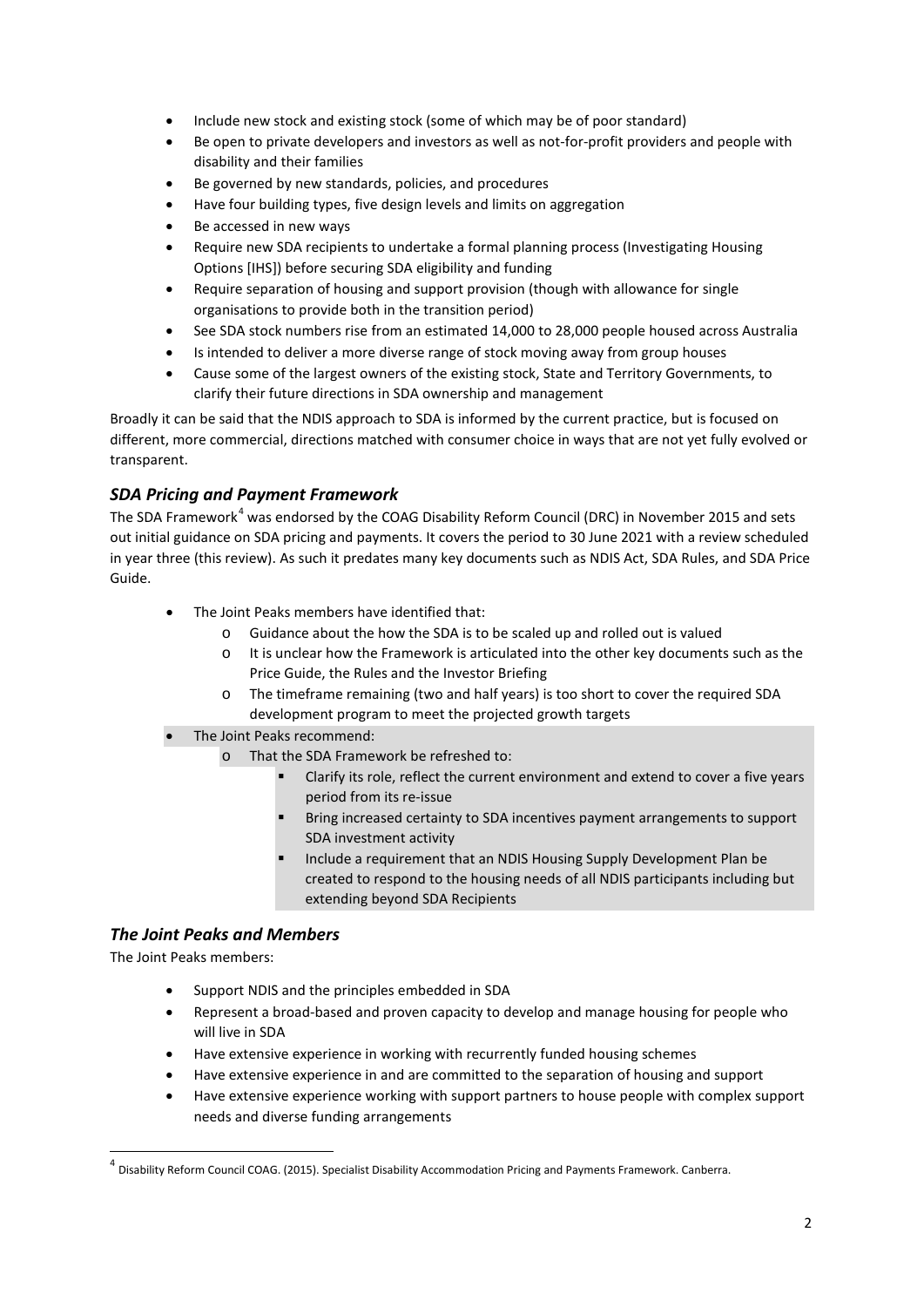- Have a proven track record in working with Government to successfully roll out new housing initiatives as a trusted partner
- Operate within a regulated environment, typically the National Regulatory System for Community Housing (NRSCH)

## **Response to Review of SDA Framework**

The Joint Peaks and their members have identified a range of issues and proposes a number of responses in relation to the Framework across the six nominated areas. This response is provided in the context of the recently released Specialist Disability Accommodation Provider and Investor Brief<sup>[5](#page-3-0)</sup> which introduced significant uncertainty and heightened perceptions of risk for investors and developers.

### *1. Pricing and Payments – Does the SDA Framework support the process of appropriately setting prices?*

- The Joint Peaks' members have identified that:
	- o There are very few SDA places yet delivered or in development in the context of the planned additional 14,000 places making a comprehensive assessment of the development process difficult
	- o Without clarity about SDA payments, little new SDA will be developed
	- o The SDA price:
		- is set and reviewed on the basis of a model that is not fully transparent
		- seems to deliver reasonable returns in regional and lower cost metropolitan areas
		- Uses the SDA geographic weighting factors which in many cases are appropriate but, in some circumstances, are set across catchments that are too large/diverse and/or are unconnected to the market. For example, the weightings are reported to be unrealistic in remote NT
		- **IS based on a pricing model that lacks the transparency and robustness in regulation** seen in other regulated infrastructure areas
	- o The SDA Investor Briefing introduced significant additional concern and uncertainty with the introduction of negotiated SDA prices implying that SDA funding could be less than the published price (and what it costs providers to supply SDA housing)
- The Joint Peaks recommend:
	- o That the SDA price review model be made fully transparent
	- o The SDA geographic weighting factors be reviewed and readjusted to reflect for higher land value areas and cost structures where appropriate
	- o That the concept of negotiated SDA payment be abandoned
	- o That SDA payment levels be grandfathered to provider certainty

#### *2. Supply – Does the SDA Framework stimulate required volume of supply?*

- The Joint Peaks' members have identified that:
	- o The NDIS policy intent is to create more diverse stock moving away from a reliance on group houses to create a variety of supply that can meet SDA recipients' preferences. However, the SDA Investor Briefing identified that a very small number of SDA eligible participants would occupy single person dwellings causing confusion. This is in the context of clearly articulated demand and viable associated support models for single person SDA dwellings. It should be noted that the requirement that SDA recipients share adds to the complexity and risk, potentially adding cost
	- o SDA supply is a product of the number of beds filled in the combination of existing, redeveloped and new SDA stock and as such all aspects will need to be addressed for the SDA demand to be met

<span id="page-3-0"></span> <sup>5</sup> National Disability Insurance Agency (NDIA). (2018). Specialist Disability Accommodation Provider and Investor Brief. Geelong: National Disability Insurance Agency (NDIA).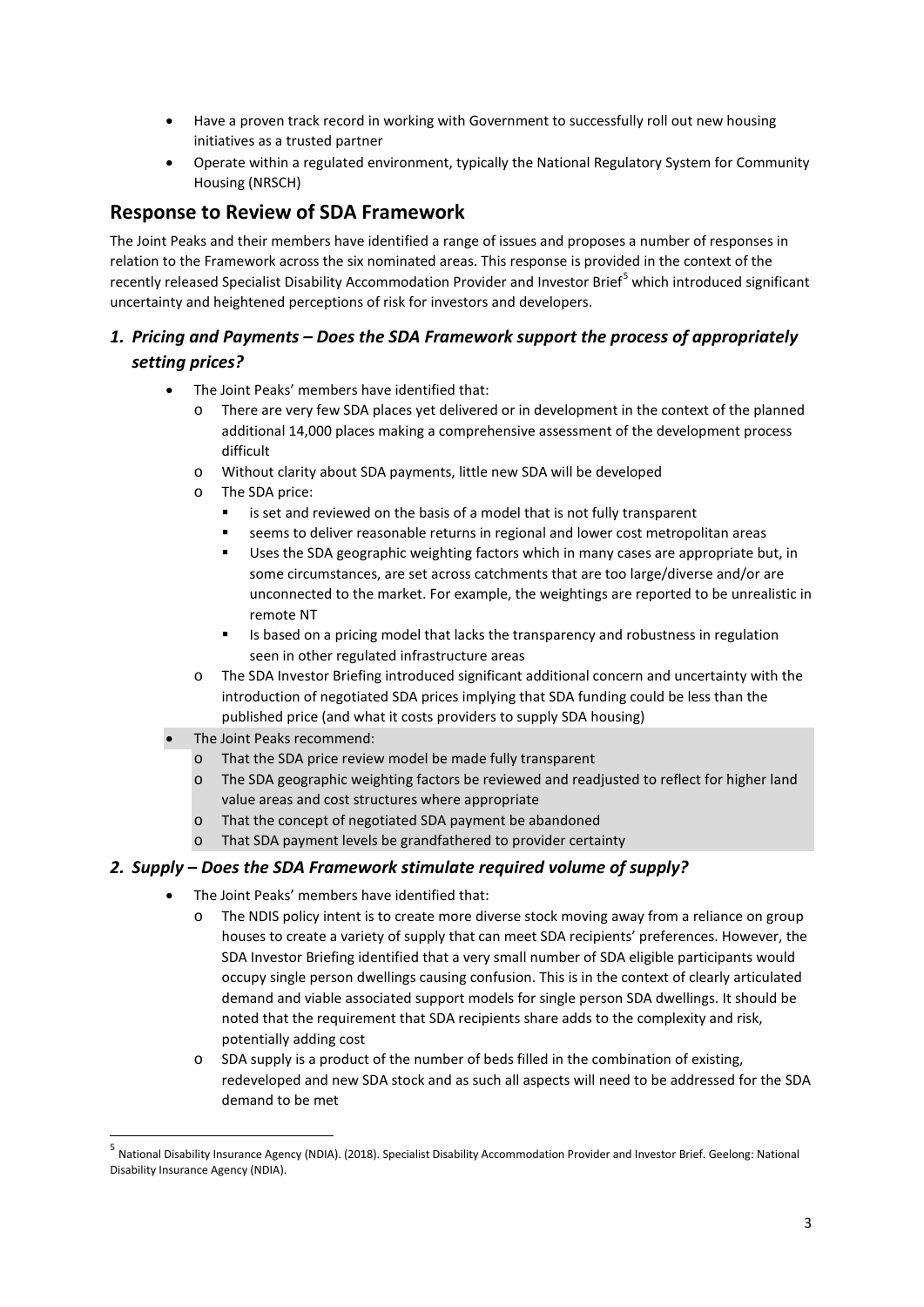- o Currently, access to SDA payment can be long, slow, uncertain, complex and conditional acting as a disincentive to investment and development of SDA
- o Large numbers of SDA properties are owned by State/Territory Governments much of which is leased to support providers (in bundled housing and support arrangements) or to housing managers (typically Joint Peak members). Some of the existing SDA stock could be redeveloped (subject to the rehousing of residents) into more appropriate stock and additional housing
- o NDIA could engage more effectively with the community sector, a key potential provider and manager of SDA, in the development and deployment of SDA
- o The NDIS Technical Advice Team (TAT) which assess specific SDA issues does not publish comprehensive information about the criteria or processes used
- The Joint Peaks recommend:
	- o Stronger engagement with the community housing sector to promote more efficient and effective SDA development, management and administration
	- o That the NDIA promote access mechanisms that introduce pre-qualified SDA recipients to SDA developers and providers
	- o That the entitlement to single person SDA dwellings be clarified in the context of the NDIS choice driven, whole of life cost, market approach
	- o That the criteria and processes used by the NDIS Technical Advice Team (TAT) be documented and disseminated

#### *3. Investment – Does the SDA Framework support investor decision making and provide sufficient market certainty?*

- The Joint Peaks' members have identified that:
	- o Investment in SDA:
		- May come from a range of cohorts with different focus and requirements. These cohorts include infrastructure investors, State Government/Territory redeveloping existing stock, investment by support providers, community housing sector, as well as people living with a disability and their families
		- **IS provided by investors in different segments who have different information** requirements and acquisition mechanisms
		- **EXELUARE:** Relies on investors who currently broadly lack market information about supply, demand and development activity
	- o The process of developing new infrastructure and associated funding mechanisms is slow and there is too much uncertainty about payment. This is a creating a perception of significant financial risk for developers
	- o SDA stock specialisation means that its market value is typically less than its cost making its redeployment or disposal difficult adding to funding complexity
	- o At this stage of NDIS market development, SDA requires large amounts of equity with a lesser role for debt (which banks are cautious in providing)
- The Joint Peaks recommend:
	- o That a comprehensive, segmented and continuing SDA market information strategy covering supply, demand and development be commenced
	- o That 'brokers' liaising between SDA recipients (and/or their guardians) and the proposed SDA developer and managers be promoted
	- o That access to freehold (as opposed to Native Title) land in the more remote and regional areas of the NT, QLD, and WA be addressed

#### *4. Innovation and quality – Is the SDA Framework facilitating high quality and innovative SDA models and design?*

- The Joint Peaks' members have identified that:
	- o Innovation and quality are different things
	- o The commitment to set quality design standards is welcomed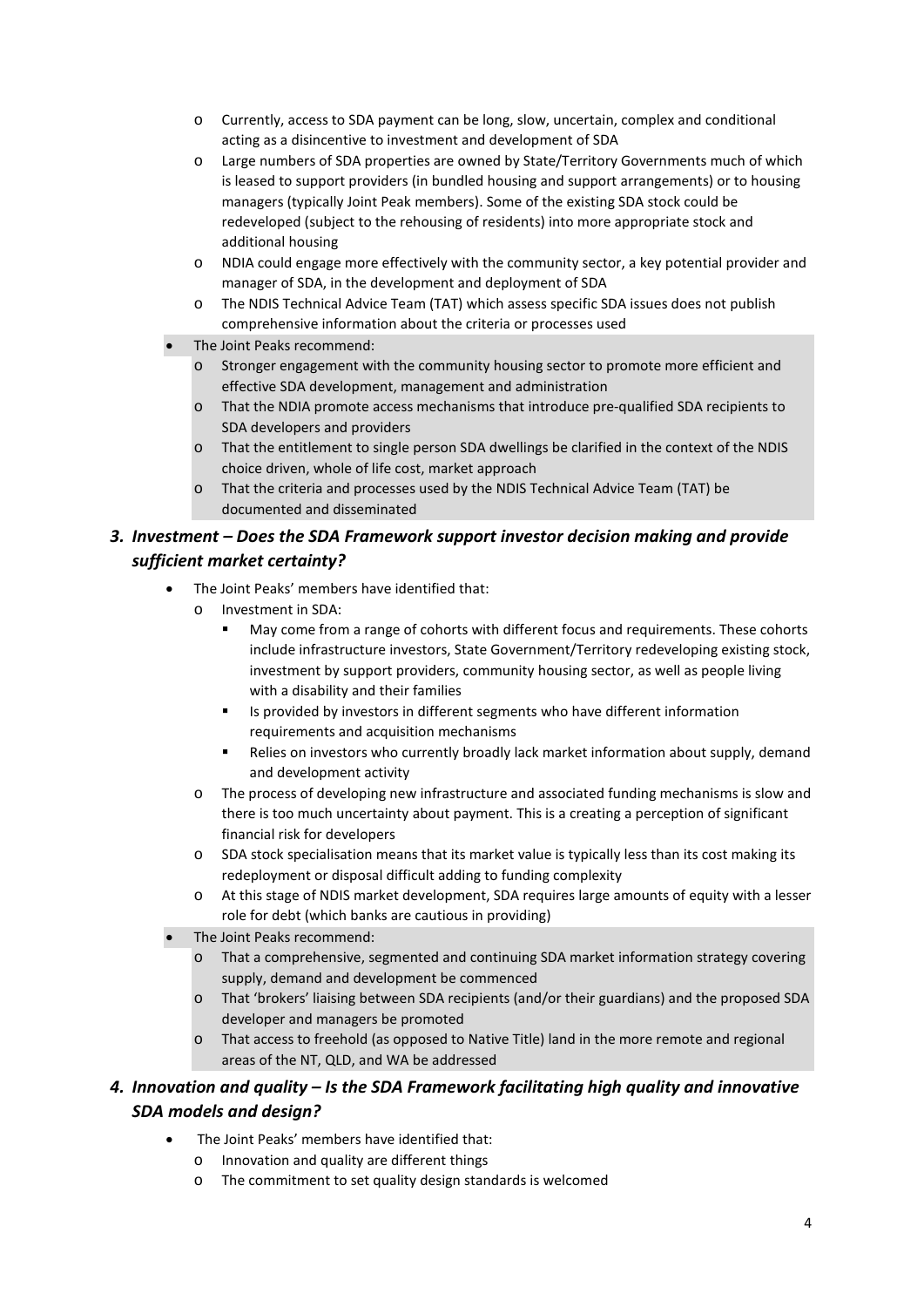- o In some States, such as Victoria, other design requirements are overlaid adding complexity
- o The detail of the SDA quality standards and their implications are, in some circumstances, unclear and/or not understood within the marketplace
- o Unless SDA quality standards are extensive and robust, NDIA could suffer criticism for poor administration of public funds
- o No guidance has been provided by the NDIA around criteria to identify innovation or potential funding levels
- o An early focus on innovation could distract from the development of a functional system with embedded quality controls
- The Joint Peaks recommend:
	- o That a comprehensive and definitive guide to SDA design requirement covering every State and Territory be published
	- o That NDIS quality standards be articulated with National Regulatory System for Community Housing (NRSCH) or their State/Territory equivalent
	- o That Guidelines for assessment and funding of Innovation in SDA be developed and disseminated

#### *5. Choice and control – Does the SDA Framework enable choice, control, independence and inclusion?*

- The Joint Peaks' members have identified that:
	- o Choice without adequate or appropriately located supply is not choice
	- o Choice of provider is complex in shared accommodation settings
	- o Separation of housing and support
		- Is supported by policy and practice reasons, although it is resisted by some support providers
		- Noting that SIL and SDA can be combined in a single entity in the transition period and there is pressure to continue this due to the large number of organisations that provide both
	- o NDIS participant choice is being displaced in SDA processes through the NDIS planning and review processes that nominate property type and shared SIL arrangements
	- o Many NDIS planners, SDA providers and SDA recipients are unaware of SDA processes and options
- The Joint Peaks recommend:
	- o That a comprehensive education program be undertaken to inform NDIS planners, SDA providers and SDA recipients of SDA entitlements and options
	- o That a date be identified by which all SDA and SIL be provided through separate entities

#### *6. Value and sustainability – Does the SDA Framework incentivise value for money in use of NDIS individualised funding and support the ongoing sustainability of the Scheme?*

- The Joint Peaks' members have identified that:
	- o There is clear evidence and NDIA acceptance that spending on housing can reduce support and, as a consequence, the whole of life costs
	- o Joint Peaks' members' experience is that vacancy risk can be reduced by good management and robust relationships between support and housing providers
	- o Aggregating SDA recipients can generate efficiency in support provision (through Supported Independent Living [SIL] funding)
	- o There are significant complexity and compliance costs associated with SDA
	- o The uncertainty in the system development (rules and funding levels) and operations (lack of certainty about tenant's SDA status until occupied) is adding to cost and reducing the supply of potential investors and indeed SDA stock. Some SDA developments have already been cancelled